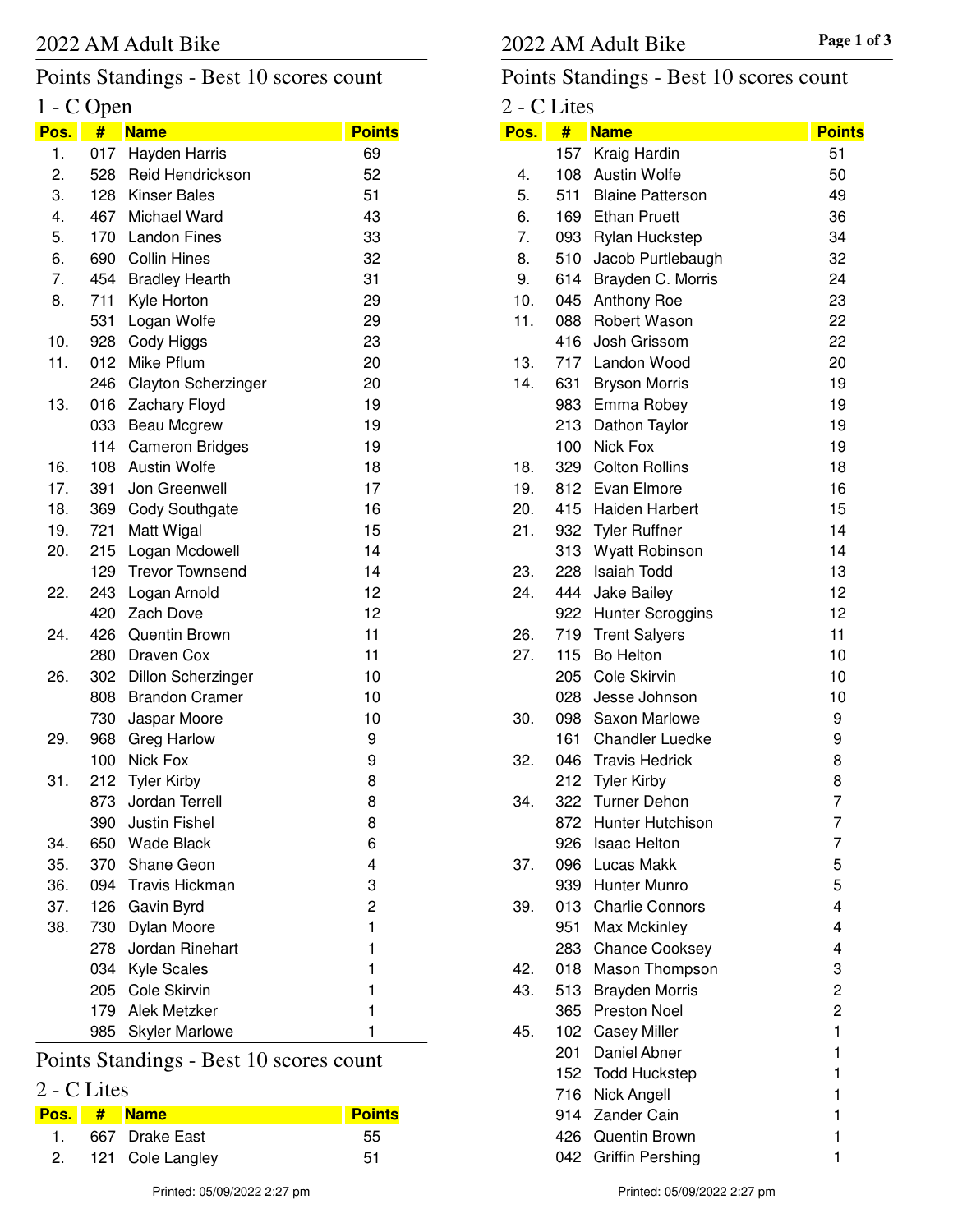## Points Standings - Best 10 scores count

## 2 - C Lites

| Pos. I | # Name            | <b>Points</b> |
|--------|-------------------|---------------|
|        | 055 Hayden Martin |               |
|        | 113 Paul Moss     |               |

#### Points Standings - Best 10 scores count

#### $3 - C$  Vet  $30 +$

| Pos.           | #   | <b>Name</b>              | <b>Points</b> |
|----------------|-----|--------------------------|---------------|
| 1.             | 119 | <b>Dustin Collier</b>    | 60            |
|                | 331 | <b>Codey Hawkins</b>     | 60            |
| З.             | 770 | Kanan Bernhard           | 57            |
| 4.             | 738 | Eric Masten              | 52            |
| 5.             | 198 | <b>Craig Stankiewicz</b> | 49            |
| 6.             | 736 | Jeremy Dunkley           | 48            |
| 7 <sub>1</sub> | 417 | Josh Hill                | 41            |
| 8.             | 340 | <b>Kiley Wilkes</b>      | 31            |
| 9.             | 745 | Jordan Smiley            | 26            |
| 10.            | 681 | Jerry Baker              | 23            |
| 11.            | 461 | James Anderson           | 22            |
| 12.            | 023 | <b>Kyle Davis</b>        | 17            |
| 13.            | 199 | <b>Tyler Tutterow</b>    | 15            |
| 14.            | 007 | Dathon Lawler            | 14            |
| 15.            | 162 | Adam Cooper              | 13            |
| 16.            | 366 | Joshua Ward              | 11            |
|                | 619 | Kevin D. Huff            | 11            |
|                | 741 | Norm Brossman            | 11            |
| 19.            | 410 | Zach Spillman            | 1             |
|                | 218 | Nick Bright              | 1             |
|                | 044 | Chris Gilstrap           | 1             |

#### Points Standings - Best 10 scores count

#### 4 - C Senior 40 +

| Pos. | #    | <b>Name</b>         | <b>Points</b> |
|------|------|---------------------|---------------|
| 1.   | 151  | Sam Barrow          | 65            |
| 2.   | 333. | Donnie Bell         | 62            |
| 3.   | 014  | Kenny Ladd          | 50            |
| 4.   | 027  | Corey Freund        | 37            |
| 5.   | 022  | Mike Stevens        | 36            |
| 6.   | 909  | Chad Smith          | 30            |
| 7.   | 027  | Hayden Freihaut     | 22            |
| 8.   | 777  | Matthew Windell     | 20            |
| 9.   | 227  | Justin Joseph       | 19            |
| 10.  | 955  | <b>Rick Pearson</b> | 17            |
| 11.  | 413  | Mark Wallace        | 16            |
|      | 541  | Zach Wray           | 16            |
| 13.  | 314  | Chuck Murphy        | 14            |
|      | 619  | Kevin D. Huff       | 14            |
| 15.  | 518  | John Whitacre       | 1             |

#### Points Standings - Best 10 scores count

### 5 - Golden Masters 60+

|  | Pos. # Name       | <b>Points</b> |
|--|-------------------|---------------|
|  | 1. 011 Ken Matway |               |

# Points Standings - Best 99 scores count

#### 5 - Super Senior 50+

| Pos. | $#$ Name          | <b>Points</b> |
|------|-------------------|---------------|
| 1.   | 008 Scott Justice | 50            |
|      | 2. 327 Jeff Ooley | 42            |
| 3.   | 955 Rick Pearson  | 22            |
|      |                   |               |

## Points Standings - Best 10 scores count

#### $6 - D$  14+

| Pos.             | #   | <b>Name</b>                 | <b>Points</b>  |
|------------------|-----|-----------------------------|----------------|
| 1.               | 257 | <b>Tristan Wimmer</b>       | 66             |
| 2.               | 602 | David Gamble                | 53             |
| 3.               | 160 | <b>Tyson Miller</b>         | 42             |
| $\overline{4}$ . | 217 | Lathan Hersley              | 41             |
|                  | 746 | <b>Skylar Christinberry</b> | 41             |
| 6.               | 054 | Kylis Strahle               | 38             |
| 7.               | 110 | Kyler Long                  | 33             |
| 8.               | 824 | <b>Clayton Tincher</b>      | 29             |
| 9.               | 242 | Korben Boller               | 28             |
|                  | 019 | Cade Morgan                 | 28             |
| 11.              | 225 | <b>Brandon Voils</b>        | 25             |
|                  | 637 | Cody Duncan                 | 25             |
| 13.              | 555 | Alex Wessell                | 23             |
| 14.              | 422 | <b>Austin Waechter</b>      | 22             |
| 15.              |     | 829 Cole Wright             | 20             |
| 16.              |     | 283 Chance Cooksey          | 19             |
| 17.              | 375 | <b>Dalton Stevens</b>       | 18             |
|                  | 550 | Jackson Bushong             | 18             |
| 19.              | 270 | <b>Benjamin Shoultz</b>     | 17             |
|                  | 747 | Tre Waggoner                | 17             |
| 21.              | 076 | <b>Tyler Patton</b>         | 14             |
|                  | 261 | Ethan Kelsheimer            | 14             |
|                  | 821 | Levi Langley                | 14             |
| 24.              | 552 | <b>Austin Bratcher</b>      | 13             |
| 25.              | 077 | Carl Eads                   | 12             |
|                  | 339 | <b>Clinton Bratton</b>      | 12             |
| 27.              | 568 | Dawson Pfaff                | 11             |
|                  | 141 | Connor Burch                | 11             |
| 29.              | 646 | Caleb Long                  | 10             |
|                  | 202 | Noah Leonhardt              | 10             |
| 31.              | 127 | Paul Stuehrenbers           | 7              |
|                  | 488 | Sam Nolan                   | 7              |
| 33.              | 728 | Eli Mcclaine                | 5              |
| 34.              | 563 | Jake Winn                   | 3              |
| 35.              | 628 | Luke Ostin                  | $\overline{c}$ |
|                  | 037 | Kameron White               | $\overline{c}$ |
|                  | 440 | <b>Gavin Faultless</b>      | $\overline{c}$ |